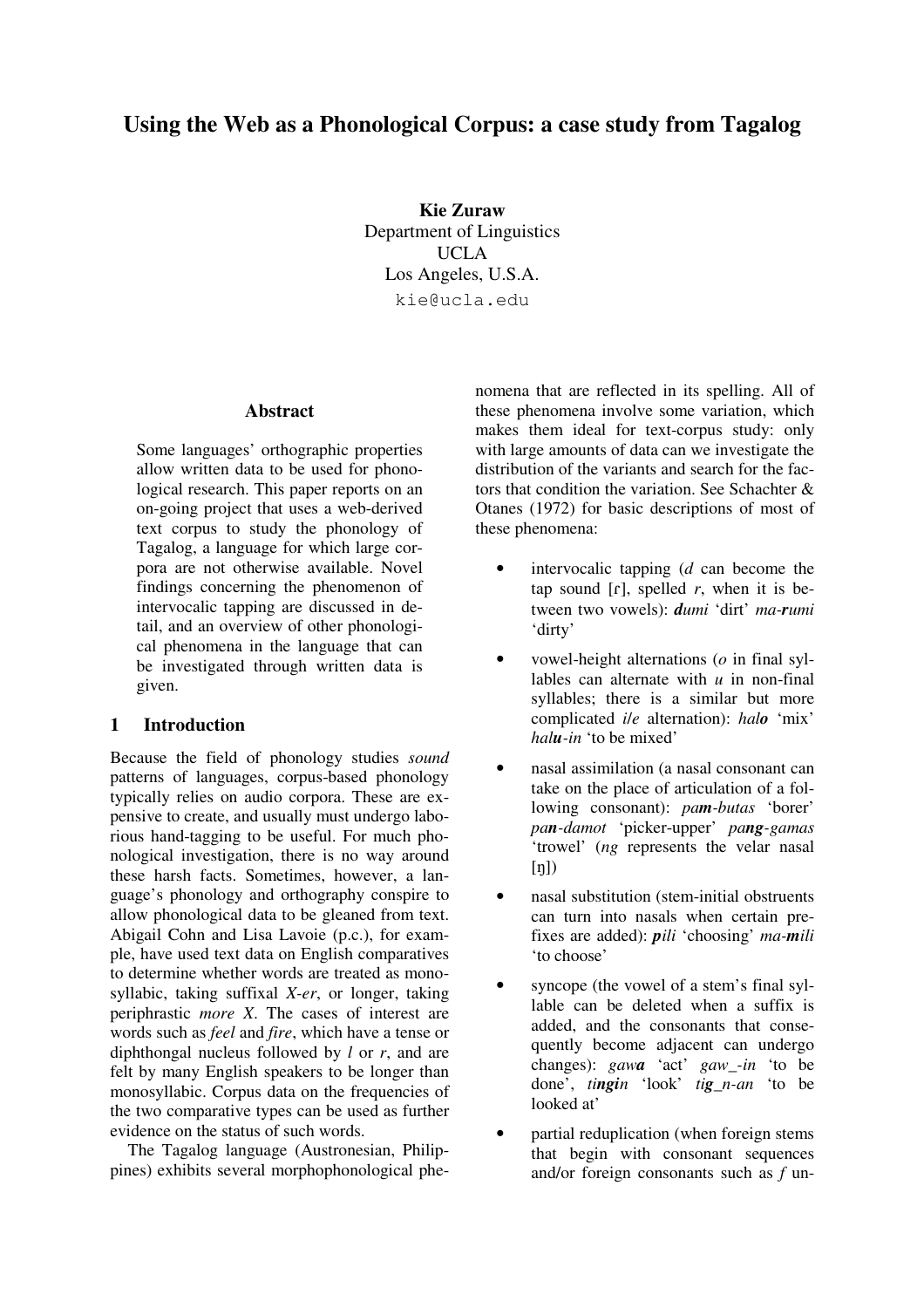dergo copying of the first syllable, the consonant sequence can be simplified and the foreign consonant can be nativized): *nag-fri-friendster* ~ *nag-pifriendster* 'using Friendster'

- infix location (in foreign stems beginning with consonant sequences, an infix can go inside or after the consonant sequence): *g-um-raduate* ~ *gr-um-aduate* 'graduated'
- infix *in* vs. prefix *ni*: *l-in-uto* ~ *ni-luto* 'to be cooked'
- location of reduplication in prefixed words: *pa-pag-lagy-an* ~ *pag-la-lagy-an* 'will place' (stem is *lagy*, from *lagay* 'location')

Variation in some of these phenomena has been investigated previously (Ross 1996 for partial reduplication; Rackowski 1999 for location of reduplication), sometimes using dictionary counts to obtain statistics (Zuraw 2002 for vowel height; Zuraw 2000 for nasal substitution). Corpus frequencies of the variants, however, or even basic word frequencies, have not previously been available.

As should be apparent from the examples given above, which are all in normal Tagalog spelling except for the hyphens added to show morpheme boundaries (hyphens are used in Tagalog, but not in the locations shown above), all of these phonological phenomena can be investigated in a text corpus. In most cases, modulo typing errors, we can be confident that the written form represents the writer's intended pronunciation, especially since spell-checking software that would change a writer's original spelling is not widely used for Tagalog, and there is little prescriptive pressure favoring one variant spelling over the other. <sup>1</sup> One area in which we should be cautious is partial reduplication, however: in a spelling such as *nag-fri-friendster*, it is plausible first that the writer might pronounce the stem in a nativized fashion despite preserving the English spelling (e.g., with [p] instead of  $[f]^2$ ), and second that regardless of intended stem pronunciation, the reduplicant's spelling is merely an echo of the stem's spelling, and does not reflect the writer's pronunciation.

Section 2 below describes how a written corpus of Tagalog was constructed from the web. Section 3 gives results from the corpus on tapping, and Section 4 concludes.

# **2 Construction of the corpus**

Like most of the world's 6,000 or so languages, Tagalog is a language for which carefully constructed, tagged corpora (written or audio) do not exist. However, unlike most of the world's languages, Tagalog has a substantial web presence. As with all web-as-corpus endeavors, there is the drawback that the data will be messier, and there will be more input from non-native speakers than in, say, a newspaper-derived corpus. But in the case of some phenomena, such as infix location, a web corpus is actually preferable to a newspaper-derived corpus (if one existed): the range of loanwords found in formal Tagalog writing is narrower, favoring Spanish loans over English, than that found in the highly informal writing of blogs and web forums. From this informal writing we can obtain data on how the language's grammar is being extended to the novel phonological situations presented by a wide range of English loans.

A previous demonstration project (Ghani, Jones and Mladenić 2004) showed how a corpus of Tagalog can be created from the web by constructing queries designed to target Tagaloglanguage pages and exclude pages in other languages; the queries are created by using a small seed corpus to estimate word frequencies, and the frequencies are updated as the corpus grows. Kevin Scannell's *An Crúbadán* project (http://borel.slu.edu/crubadan/index.html), which seems to work in a similar fashion, includes a Tagalog language model. BootCaT (Baroni & Bernardini 2004), which is designed to create corpora and discover multi-word terms in specialized domains, such as psychiatry, works similarly, with the added twist that queries use words that are more frequent in the target domain than in a reference corpus. The method used here is similar, though cruder. No attempt is made to exclude pages written partly or even mostly in a language other than Tagalog; many blogs, for instance, are overwhelmingly in English but with occasional sprinklings of Tagalog, and I wanted to obtain these sprinklings, because they are rich in nonce affixed forms of loanwords.<sup>3</sup>

 $1$  Location of reduplicant is an exception: prescriptively, the reduplicant is adjacent to the root (Tania Azores-Gunter, p.c.).

<sup>2</sup> A Philippine social-networking website similar to friendster.com is jocularly named prendster.com.

<sup>&</sup>lt;sup>3</sup> I have not conducted any performance comparisons of different language-identification algorithms in pulling Taga-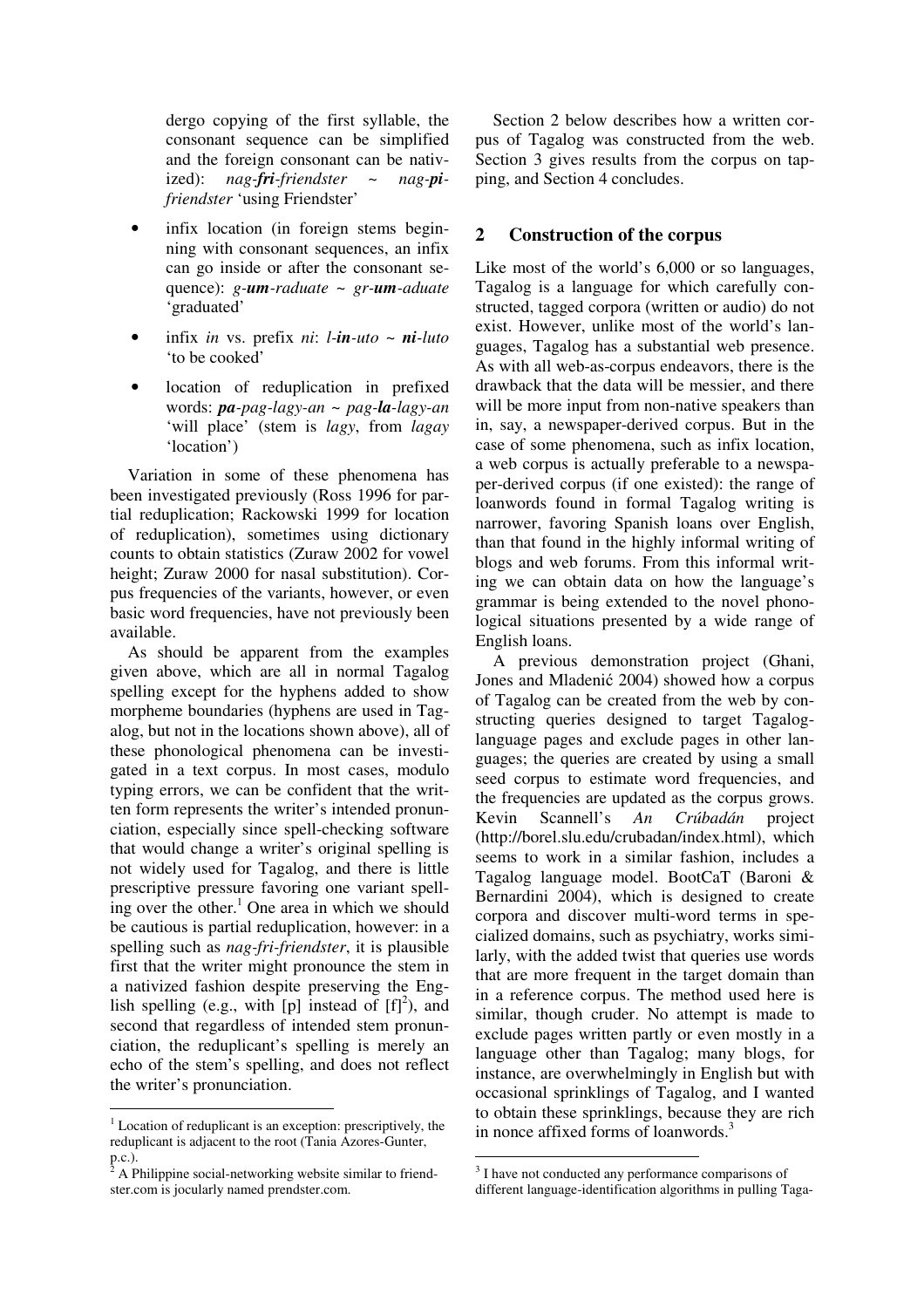In order to construct the corpus used here, first a smaller corpus of mainly Tagalog web pages, generously supplied by Rosie Jones (derived from Ghani, Jones and Mladenić 2004) was processed in order to yield estimated word frequencies for Tagalog.

Using these frequencies, a long list of queries composed of frequent words is automatically generated. Each term is at least 12 characters long, including spaces but not including apostrophes or other non-alphabetic characters. A word is chosen from among the most frequent 500 in the starter corpus, with a probability proportional to its log frequency. If this produces a 12 character string, the query is complete. Otherwise, another word is chosen using the same procedure and added to the string, until the threshold of 12 characters is reached. This threshold was selected in order to ensure queries long enough to be specifically Tagalog (e.g., not *sa ng*), but short enough to yield a large number of web hits. Some sample queries: *kami pangulo*, *+at salita oo*, 4 *lalo parang*, *noong akin aklat*. Although these queries are not treated as phrases, the order produced by the query-generator was preserved, because the topmost hits produced by, e.g., *lalo parang* and *parang lalo* are not the same. It is important to "toss the salad"<sup>5</sup> in this way, because the Google search engine that these queries are sent to allows only the top 1,000 results of a query to be viewed.

A program that sends these queries to Google (www.google.com), using the Google web APIs service, was written by Ivan Tam. This returns a maximum of 10,000 URLs (web addresses) per day, because a user's license key allows only 1,000 queries per day, and each query return only 10 results—to see more than the top 10 results for a given query, a new query must be sent, which counts against the day's 1,000. Typically, the number of URLs retrieved was about 5,000. This is because the number of times the program asks to see more results for a given query is determined by the estimated number of results ini-

Thanks to Ivan Tam for this useful metaphor.

tially reported by Google, but this is often an overestimate. For example, Google may estimate that there are 800 results, and the program will thus ask to see 80 pages of results (using up 80 of the day's queries), but perhaps only 621 results will be obtained. (The program gives the user the option of setting a maximum number of results to obtain per query; setting this number lower makes more efficient use of the day's query quota.)

Tam's program gives the option of taking using Google's option to return, out of any subset of results from one query that are highly similar, just one URL. That option was used here, but no further attempt was made to exclude highly similar results that come from different queries obviously, this is an area where the procedure could be improved. The program also offers the option, which was used here, to create a separate query to search any crowded hosts (Google tends to show only two results from a single server, returning a "More results from ..." link; in the results returned by the Google Web APIs service, this translates into a non-blank value for <hostName>).

The day's URLs are compared against those retrieved so far, and the new ones are extracted. Another part of Tam's program then retrieves the full text of each new URL, although an existing program such as wget could also be used. Because the data of interest in this project are unigram and bigram frequencies, and irrelevant bigrams such as "a href" (a frequent bigram in html code) play no role, html stripping was not performed.

The resulting corpus currently has 98,607 pages and an estimated 20 million words of Tagalog (200 million "words" total, but examination of a sample finds that when html tags and non-Tagalog text are removed, about 10% remains). Word frequencies and certain bigram frequencies (e.g., the word+enclitic frequencies discussed below) are obtained from this corpus.

## **3 Tapping in the corpus**

The phenomenon investigated most recently in the corpus is tapping. As mentioned above, Tagalog has a rule taking  $\frac{d}{dx}$  to the tap  $\lceil f \rceil$ (spelled *r*) between vowels; tap rarely occurs non-intervocalically, except in loanwords (Spanish  $[r]$  and  $[r]$ , and English  $[i]$  are usually adapted as  $[r]$ ). There are no opportunities for  $d/r$ alternation in affixes, but there are stems that begin or end in *d*, and if a vowel-final prefix or

log-language documents from the web, because this would require hand identification of their results (or of a large body of test documents). Qualitatively, however, the Ghani et al. approach does seem to suffer the same main problem as mine: a sizeable number of documents from Philippine languages other than Tagalog are retrieved.

 $4 A'' +''$  was added by hand to a few members of the top-500 list that Google would otherwise ignore because they are common function words in English or another major language. Quotations are placed around words with crucial punctuation, such as apostrophes in contractions.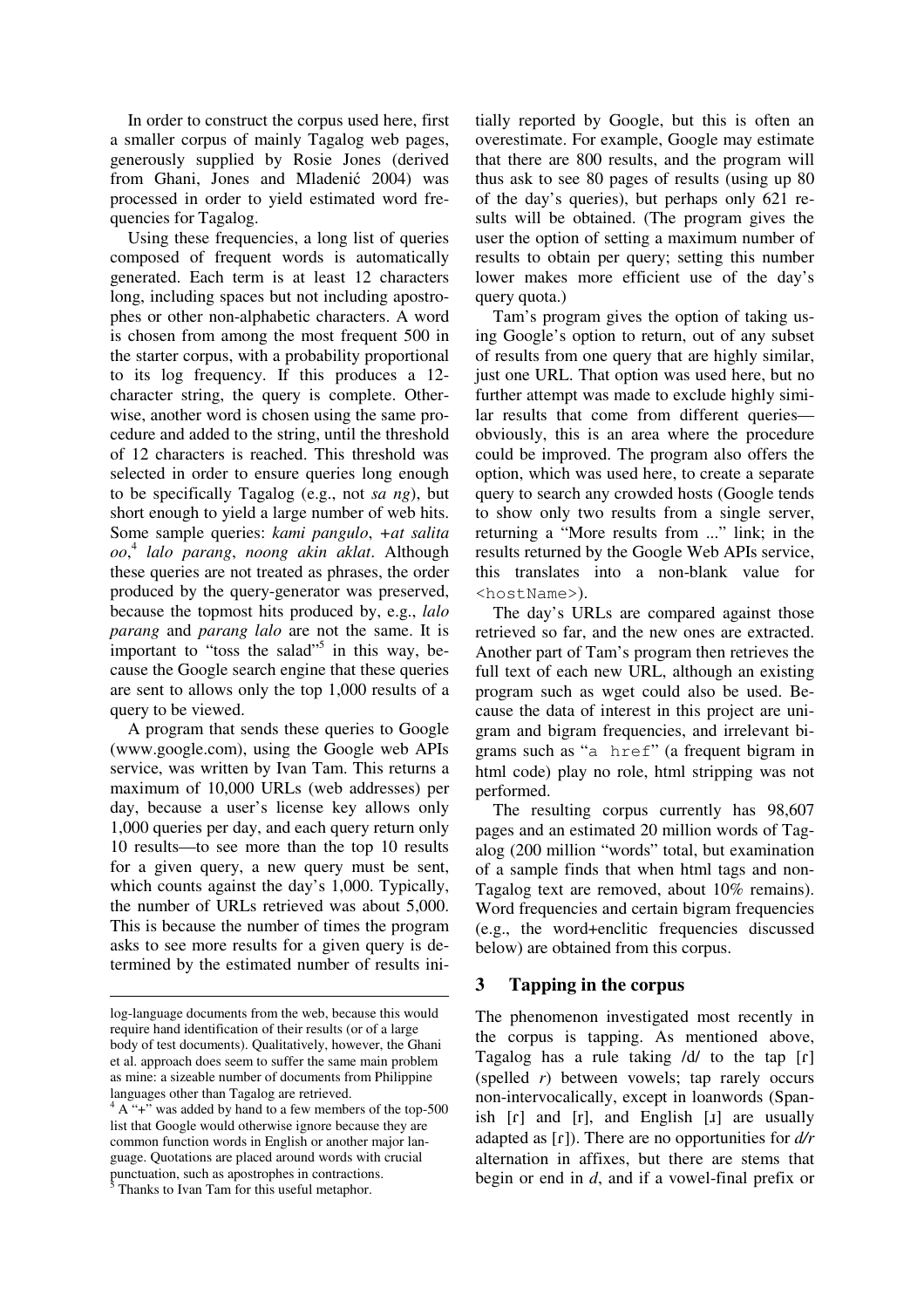vowel-initial suffix is attached, the potential for tapping arises. Tapping has been reported to be variable at the prefix-stem boundary (*ma-rumi* 'dirty' vs. *ma-dahon* 'leafy') but obligatory at the stem-suffix boundary (*lakar-an* 'to be walked on', from *lakad* 'walk') (Schachter and Otanes 1972). This is reminiscent of phenomena such as *s*-voicing in Northern Italian, which authors such as Nespor and Vogel (1986) and Peperkamp (1997) have analyzed as involving an asymmetry in how prefixes and suffixes relate to the prosodic word. For the sake of brevity, I will not review the Northern Italian facts here, but will apply an analysis similar to Peperkamp's to the Tagalog tapping case. (Peperkamp points out that prefix/suffix asymmetries always seem to be in this direction: prefixes are prosodically less integrated with stems than are suffixes.)

If we assume, as a first approximation, that a suffix is incorporated into the same prosodic word (p-word) as its stem, while a prefix adjoins to the stem to form a higher p-word, and we further assume that tapping applies only to a vowel*d*-vowel stretch that is not interrupted by a pword boundary, then we would predict that tapping occurs at the stem-suffix boundary but not at the prefix-stem boundary:



Figure 1. Prosodic structure of prefixed word without tapping vs. suffixed word.

Loosely following Peperkamp, I will assume that this prosodification is derived by a constraint requiring the left edge of any accessed lexical unit (see below) to project the left edge of a pword. In Optimality Theory terms (Prince & Smolensky 1993/2004), the symmetrical constraint requiring the right edge of an accessed lexical unit to project any prosodic edge is ranked lower (specifically, below an antirecursion constraint requiring every p-word node to immediately dominate a foot).

#### **3.1 Tapping at the prefix-stem boundary**

How can we explain *ma-rumi*, where tapping does occur at the prefix-stem boundary? In the Northern Italian case, Baroni (2001) found that application of the *s*-voicing rule at the prefixstem boundary in a reading task was negatively correlated with semantic transparency as determined by a rating task. Baroni's interpretation is that forms with voicing (which tend to be semantically opaque) are treated as morphologically simple. I will follow Baroni loosely in assuming that words like *marumi* are accessed as a single lexical unit (without taking a position on whether that lexical entry contains information about morpheme boundaries). If *marumi* is accessed as a lexical unit—rather than indirectly via *ma-* and *dumi*—then the constraint mentioned above requires only the left edge of the whole word to project a p-word boundary, and the structure is as in Figure 2. Because no p-word boundary interrupts the vowel-*d*-vowel sequence, tapping applies.



Figure 2. Prosodic structure of prefixed word with tapping.

The corpus does not directly yield judgments of semantic transparency, of course—though indirect measures using the similarity of contexts in which the derived word and its base occur could be examined in future work—but it does yield a statistic that Hay (2003) has argued is closely related to the degree to which a morphologically complex word is treated as a single unit vs. compositionally: the ratio of base frequency to derived-word frequency. Hay argues, based on a series of experiments on English, that when a derived word is more frequent than its morphological base (e.g., English *illegible* vs. *legible*), it is more likely to be accessed through a direct route during processing (direct access to *illegible* rather than access via *in-* and *legible*), and thus more likely to be treated as a single unit phonologically, and more likely to develop independent semantics. The prediction that can be tested in the Tagalog corpus is this: prefixed words that are more frequent than their unprefixed bases are more likely to undergo tapping than prefixed words that are less frequent than their unprefixed bases.

To minimize hand-checking of items, the corpus was searched only for the 592 orthographically distinct prefixed *d*-stem words that appear in a dictionary of Tagalog (English 1986). These words were extracted from the dictionary and put into electronic form by Nikki Foster. The frequency of each word's tapped and untapped form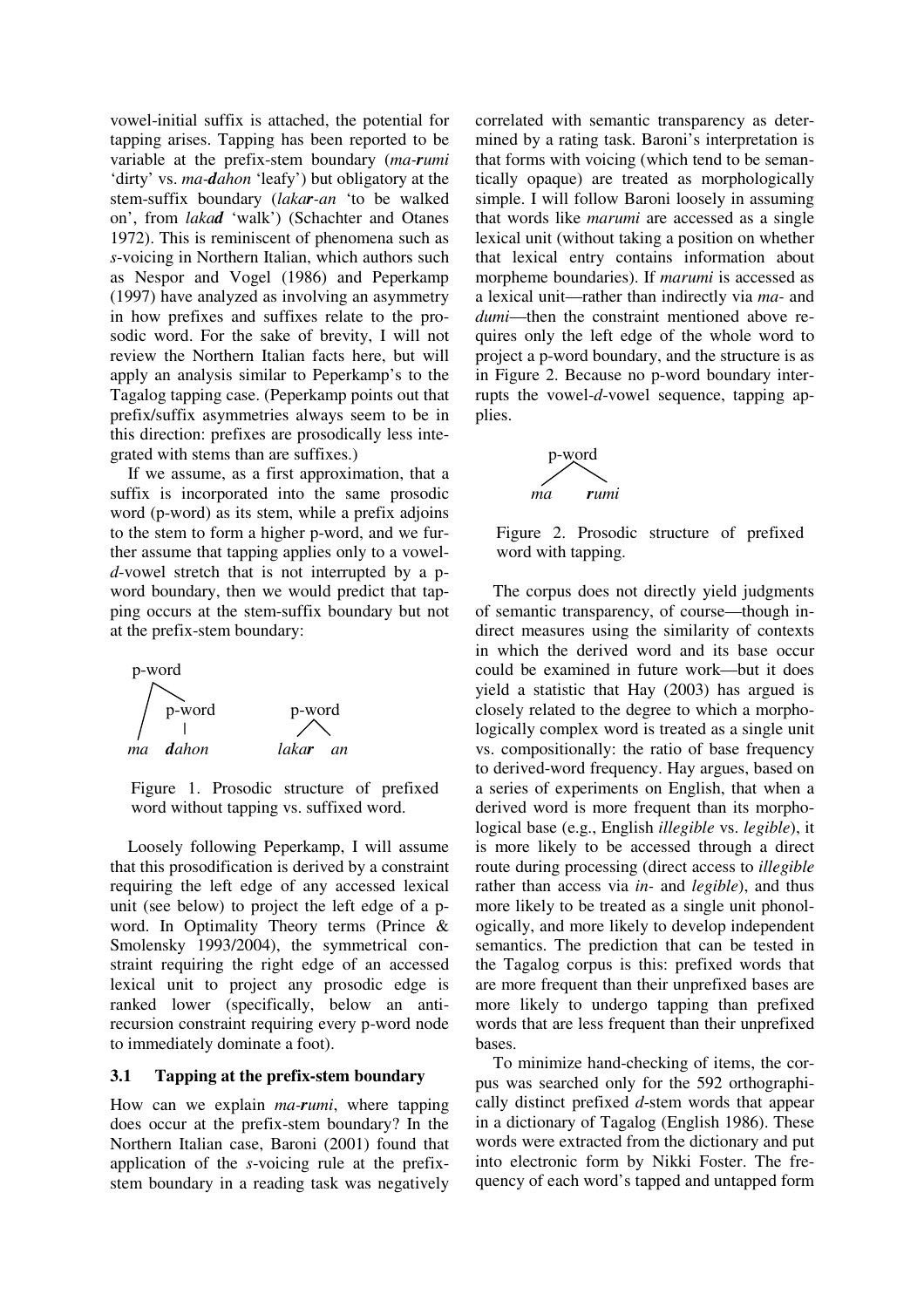were retrieved from the corpus (e.g., for the dictionary's *i-dipa*, both *idipa* and *iripa*'s frequencies were obtained). Dictionary-listed variants were searched, and certain punctuation was allowed. "Linkers" were also allowed (these are clitics that can become, orthographically, part of the preceding word). The frequency of each word's root, as listed in the dictionary, was also retrieved. (In the case of words with multiple affixes, it is unclear what the immediate morphological predecessor is, so for the sake of simplicity the root, rather than some intermediate form, was used.)

The histograms below show how many prefixed words display each range of tapping rates in the corpus, from 0 (always *d*) to 1 (always *r*). They demonstrate the predicted influence of derived/base frequency ratio on tapping rate: when the prefixed word is more frequent than its root (Figure 3), a high rate of tapping predominates (strongly), whereas when the root is more frequent than the prefixed word (Figure 4), a low **Include the inclusion of tapping predominates (weakly):**  $\delta^{40}$  **F** 



Figure 3. Distribution of tapping rate in prefixed words that are *more* frequent than their bases.



Figure 4. Distribution of tapping rate in prefixed words that are *less* frequent than their bases.

Interestingly, in both cases the rates of tapping cluster near 0 and 1—intermediate rates are relatively rare. The data above are limited to words with a corpus frequency of at least 10, so that each word had a fair chance of displaying an intermediate rate of tapping if that were its true behavior. This suggests that the great majority of prefixed words in Tagalog are lexicalized as either undergoing or not undergoing tapping (or, depending on what form lexical entries in fact take, as having one prosodic structure or the other). This is rather different from the Northern Italian situation discovered by Baroni, where many words robustly vary, even within a single speaker.

Words with a corpus frequency of less than 10, which are almost all less frequent than their bases, show a preference of non-tapping, as expected:



Figure 5. Distribution of tapping rate in prefixed words with corpus frequency < 10 (nearly all are less frequent than their bases).

**a** strong effect on whether a prefixed word be-Hay argues that it is relative frequency of a derived word and its base, not raw frequency of the derived word, that models of lexical access predict to have an effect on word decomposability. In the present case, raw frequency does also have longs to the tapping or non-tapping categories, but raw and relative frequency are themselves highly correlated. In order to verify that relative frequency has an effect independent of raw frequency, the prefixed words were divided into 28 categories according to the log of their raw frequency (0 to  $< 0.1$ , 0.3 to  $< 0.4$ , 0.4 to  $< 0.5$ , etc.). Within each category, the percentage of words *less* frequent than their bases that undergo tapping >95% of the time and the percentage of words *more* frequent than their bases that undergo tapping >95% of the time were calculated. The prediction is that the second percentage should be higher—that is, words matched for raw frequency should be more likely to undergo tapping if they are more frequent than their bases and this was borne out in a Wilcoxon signed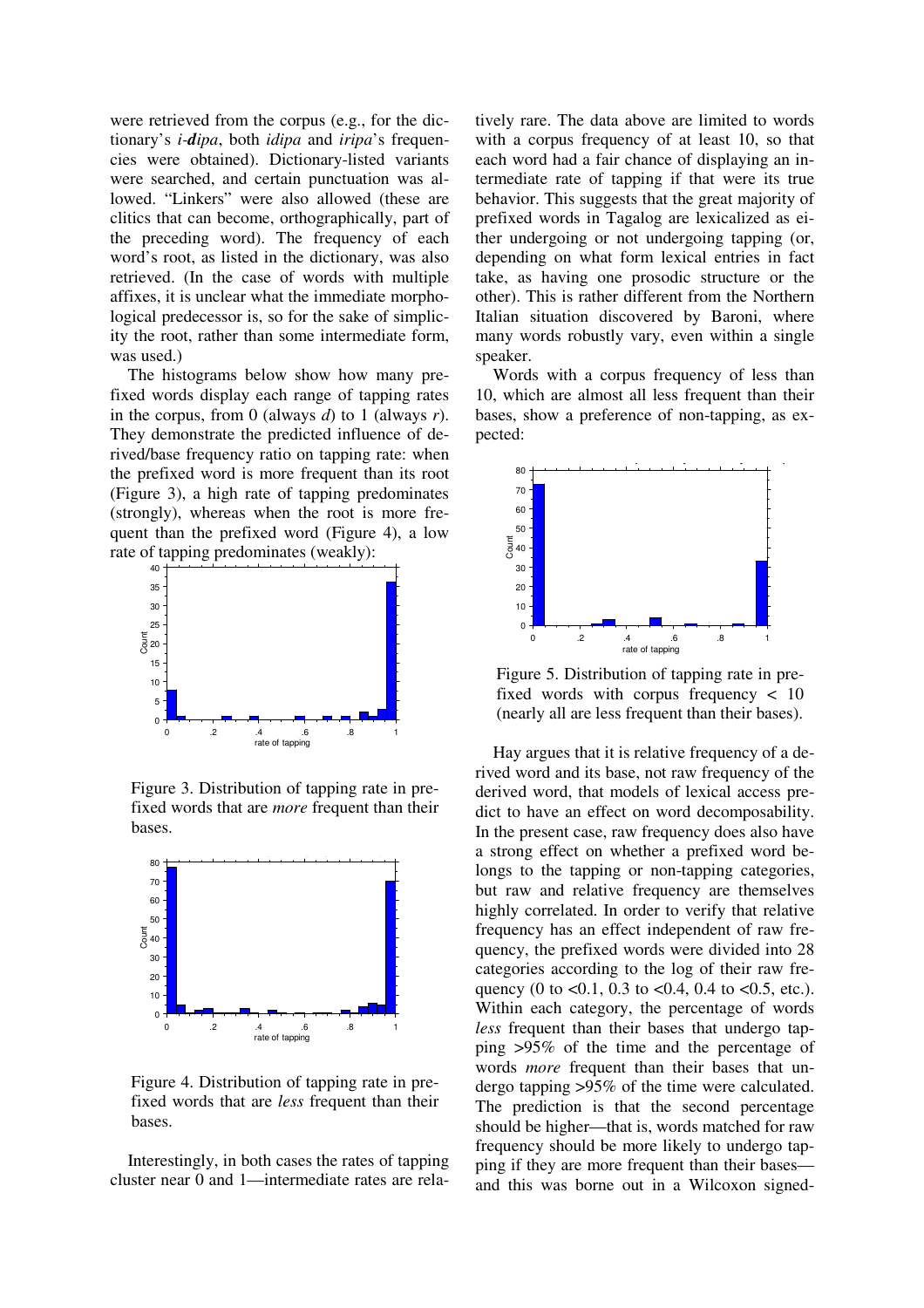rank test  $(p<.05)$ . The contribution of raw frequency remains to be further explored.

### **3.2 Tapping at the stem-suffix boundary**

Tapping was examined in a similar fashion at the stem-suffix boundary. From English's (1986) dictionary, 160 native-etymology roots that end in *d* were extracted, and the corpus was searched for any suffixed forms of these roots (with or without additional prefixes and infixes). As expected from Schachter and Otanes's (1972) description, tapping is indeed nearly obligatory at the stem-suffix boundary, as shown in Figure 6 (which again shows only words with corpus frequency of at least 10):



Figure 6. Distribution of tapping rate in suffixed words.

Because of the relative ease of searching for suffixed forms (there are only two productive native suffixes in Tagalog, *-in* and *-an*, so a simple regular expression can find all the suffixed forms of any root), the counts here are much higher than in the prefix-stem case—compare the scales of the vertical axes in the histograms—and we can look more closely at the 124 words—a minority so small it is largely invisible in Figure 6—that do not uniformly undergo tapping at the stem-suffix boundary. Rate of tapping among these 124 words turns out to be weakly but significantly correlated with the log ratio of suffixword frequency to root frequency (Spearman's rho=.534,  $p$ <.001), as predicted by Hay's view of phonological integration.

There are multiple possible interpretations for this result under the prosodic account given above. Perhaps stem and suffix do always form a single p-word, but paradigm-uniformity effects (e.g., Steriade 2000) can, if sufficiently strong, block tapping even within a p-word. Or, perhaps the requirement that a suffix be integrated into the prosodic word can itself be overridden, occasionally, by frequency effects demanding a compositional treatment of an affixed word that is less frequent than its base.<sup>6</sup> It is also possible that all the "nontapping" here represents typographical errors, but that there is a frequency effect on errors such that the more frequent a base relative to the word it is nested inside, the more likely that the base's spelling is preserved.

#### **3.3 Tapping at the stem-stem boundary**

The prosodic system assumed above (with some constraints not mentioned there), allows a combination of two stems to have either of the prosodic structures shown in Figure 7, with the choice depending on whether the combination is accessed as a single lexical unit. But in either case, a p-word boundary separates the two stems, and thus tapping is not expected on either side of the stem-stem boundary.



Figure 7. Two possible prosodic structures for compound or two-syllable reduplication.

There are two places where a stem+stem combination could arise in Tagalog. One is in compounds, such as *basag-ulo* 'fight' (lit. *breakinghead*), where each member bears a separate stress. If we assume, following most previous work on the p-word, that dominating a stressed syllable is a necessary feature of a p-word (though not sufficient, since a single p-word may contain multiple stresses), this is consistent with a p-word+p-word prosodic structure. Lacking a list of compounds, however, I found it impractical to search for compounds in the corpus (though this is a project for the future).

The second place where stem-stem boundaries arguably arise is in two-syllable reduplication, which occurs in a variety of morphological constructions, including reduplication by itself: e.g. *pa-balik-balik* 'recurrent', from *balik* 'return'. In these reduplications, each copy bears a stress. We would therefore expect that tapping should not occur at the boundary between the two redu-

 $<sup>6</sup>$  In Hay's view, relative frequency is not epiphenomenal,</sup> but rather determines the mode of lexical access (direct or indirect route) and thus a word's behavior. It is also possible, of course, that relative frequency is only the symptom of some underlying property of words, or that there is feedback between frequency and the properties that influence it.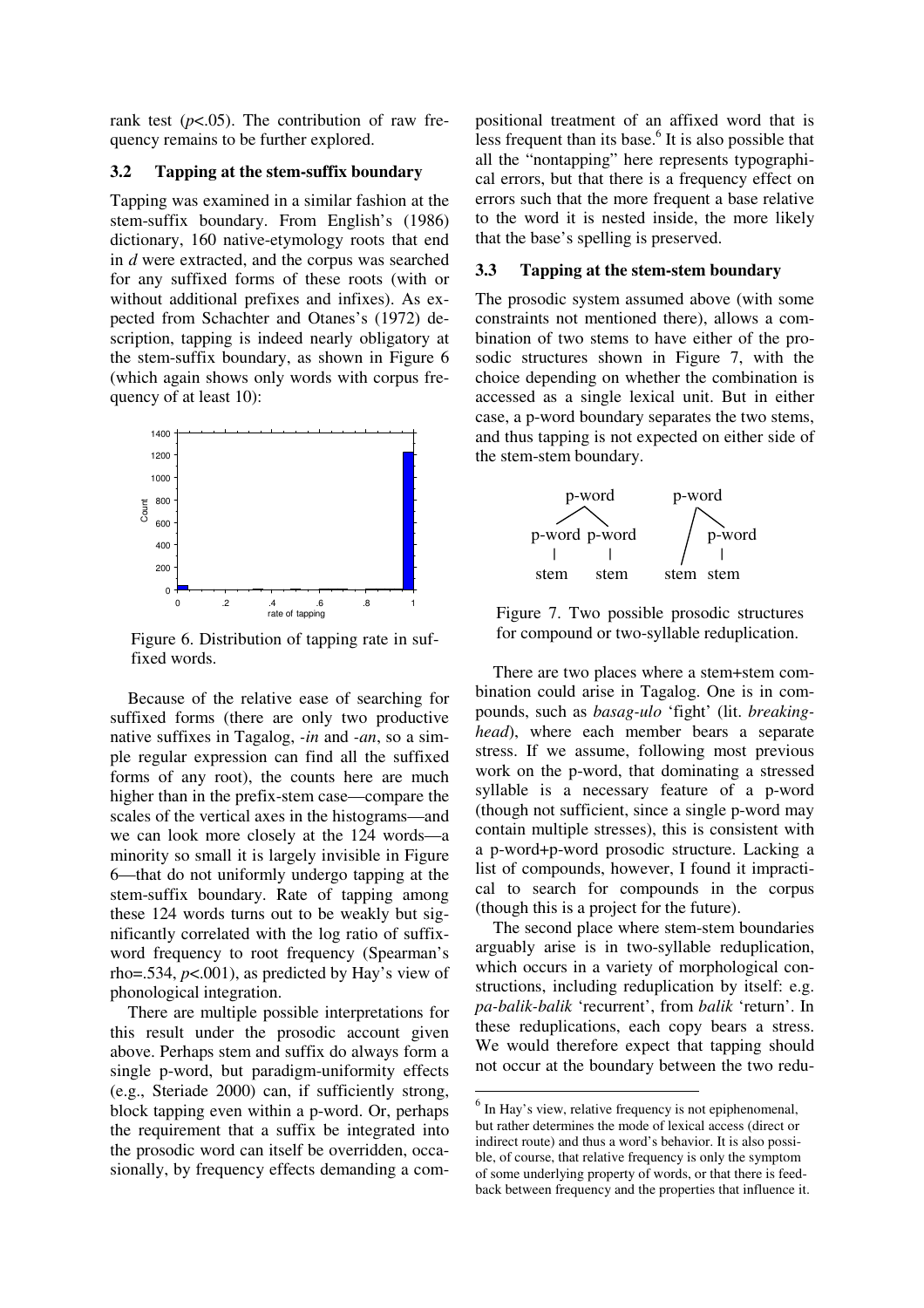plicants. This is indeed what is found, as shown in the histogram below, though the data come mostly from stem-initial *d* cases (e.g., *dagli-dagli* 'right away'); there were only 5 stem-final *d* cases that met the frequency threshold (e.g., *agad-agad* 'immediately'): 7



Figure 8. Distribution of tapping rate at reduplicant-reduplicant boundary (twosyllable reduplication).

The lack of tapping is unlikely to be a reduplicative identity effect (Wilbur 1973, McCarthy and Prince 1995), because tapping is blocked even when the other copy of the same consonant does undergo tapping because of an adjacent prefix or suffix (*ka-agad-agar-an*, *ka-raga-daga-\_n* [glosses unknown—English's dictionary contains both roots but not these derivatives of them]).

The lack of tapping is also probably not due to the reduplicated forms' low frequency: most are indeed less frequent than their bases, but it was seen above that prefixed words that are less frequent than their bases undergo tapping almost as often as not.

#### **3.4 Tapping in clitics**

There are two enclitics in Tagalog that begin with /d/: *din* 'also' and *daw* '(reported speech)'. Each has a tap-initial allomorph (*rin*, *raw*). There is reported to be variation between the two allomorphs even after consonant-final words (Schachter and Otanes 1972). So far, I have examined in the corpus only *din/rin* after vowelfinal words.

All bigrams whose second word is *din* or *rin* were extracted from the corpus. Variation was indeed found, but unlike in the prefix+stem case, where the variation was highly polarized—with most words having one strongly dominant behavior—in the word+clitic case the variation is continuous (again, only bigrams with a corpus frequency of at least 10 are shown):



Figure 9. Distribution of tapping rate at word-clitic boundary.

One interpretation is that most word+clitic combinations are not lexicalized, and their tapping behavior is determined on the fly. The correlation between the log ratio of bigram to base word frequency and the rate of tapping, though very weak, is significant (Spearman's rho=.197, *p*<.0001). If we look at enclitic+din/rin combinations (where the first enclitic ends in a vowel, as in ... *pa rin* '... still also'), which display similarly gradient variation, the correlation is stronger, though *p* is larger because there are fewer data points (Spearman's rho=.527, *p*<.05).

## **4 Conclusion**

This paper has presented one case study, on Tagalog tapping, of phonological research using a written, web-derived corpus. Several aspects of the investigation depended crucially on the webas-corpus method. Because of economic constraints, the only realistic way to assemble a large corpus of a language like Tagalog is currently by taking text from the web. And only a large corpus makes it possible to ask questions such as "how does the frequency ratio of a derived word to its base affect the application of a phonological rule?" The two different patterns of variation—polarized in the stem+prefix case, continuous in the word+enclitic case—would have been very difficult to discover without corpus data.

This Tagalog corpus has already been used to investigate infixation in loans that begin with consonant clusters (Zuraw 2005). There, as mentioned in Section 2, the web-based nature of the

<sup>7</sup> The interpretation of stem-final *d* cases is complicated by the fact that p-words spelled with an initial vowel are usually actually glottal-stop initial. Thus, *agad-agad* can be pronounced with a glottal stop (*agad-[]agad*), so that the medial *d* is not truly intervocalic.